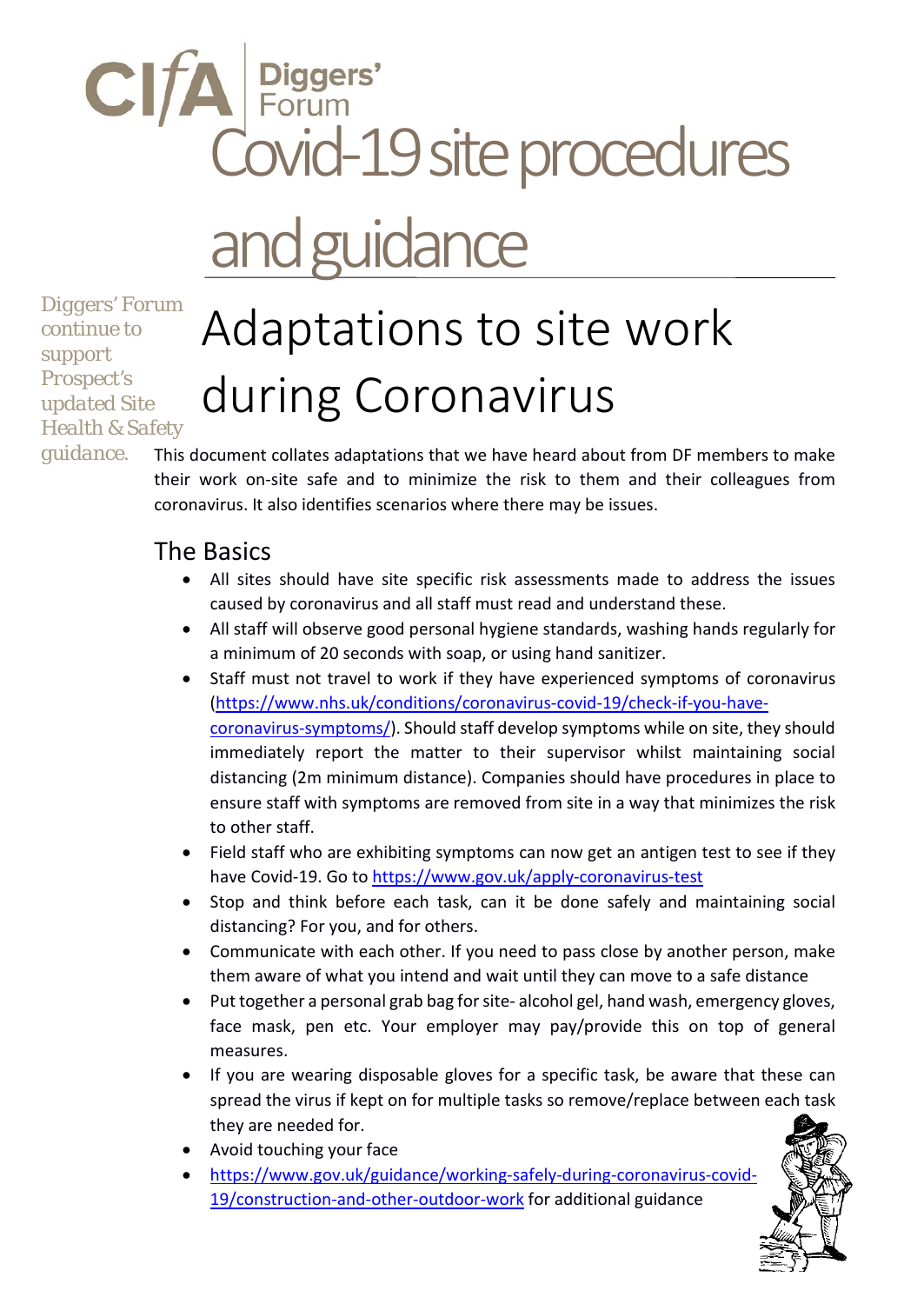

#### The commute

- The most effective way to commute safely is by instituting a 1 person, 1 vehicle policy. Companies may consider staff that reside in the same household are at no additional risk from sharing vehicles. Staff should be in agreement and record in the dynamic risk assessment.
- In a small number of works vehicles it is possible to maintain the 2m separation recommended by PHE and so two members of staff can travel together in these vehicles.
- Where staff are required to commute in multiple occupancy vehicles e.g. minibuses, there should be other measures in place to protect them e.g. keeping the same people travelling together, minimizing the number of people in each vehicle and maintaining as large a separation as possible.
- Surfaces, steering wheels and door handles on vehicles should be dis-infected after they have been used. Vehicles should be assigned to a driver and not swapped unless absolutely necessary.
- Public transport should be avoided. If staff are using their own vehicles, they should be being paid mileage at a rate agreed with the employer. Business insurance for the vehicle may additionally be required.
- Updated government advice on works vehicles [https://www.gov.uk/guidance/working](https://www.gov.uk/guidance/working-safely-during-coronavirus-covid-19/vehicles)[safely-during-coronavirus-covid-19/vehicles](https://www.gov.uk/guidance/working-safely-during-coronavirus-covid-19/vehicles)

#### Starting the day

- When parking up, have a system to stagger getting in/out of vehicles.
- Getting on to site may take longer, particularly if the entrance to site is small. Be patient; everyone understands things are going to take longer at this time.
- Getting changed for work should maintain social distancing, as should collecting tools etc. Consider keeping your PPE/tools in your site vehicle to avoid all staff having to go to the store to get them.
- Keep your own pen for signing briefing documents etc. Maybe take a group photo (with social distancing) of those who have attended a briefing rather than getting everyone to sign off on the same paper if it isn't a legal requirement (e.g. RAs)
- Talk through processes with the people who are going to be doing them, including subcontractors.

#### Away jobs

- Accommodation should be part of the risk assessment.
- Look into doing click and collect for shopping when in self-catered accommodation to reduce time in shops, doing a weekly shop where possible
- Consider wearing a face mask in less controllable environments, such as supermarkets.
- Think about others- you're responsible for cleaning up and wiping down surfaces/touch points after yourself.
- Single occupancy accommodation is the best solution to reducing the risk outside of work on away jobs, unless staff already live together.

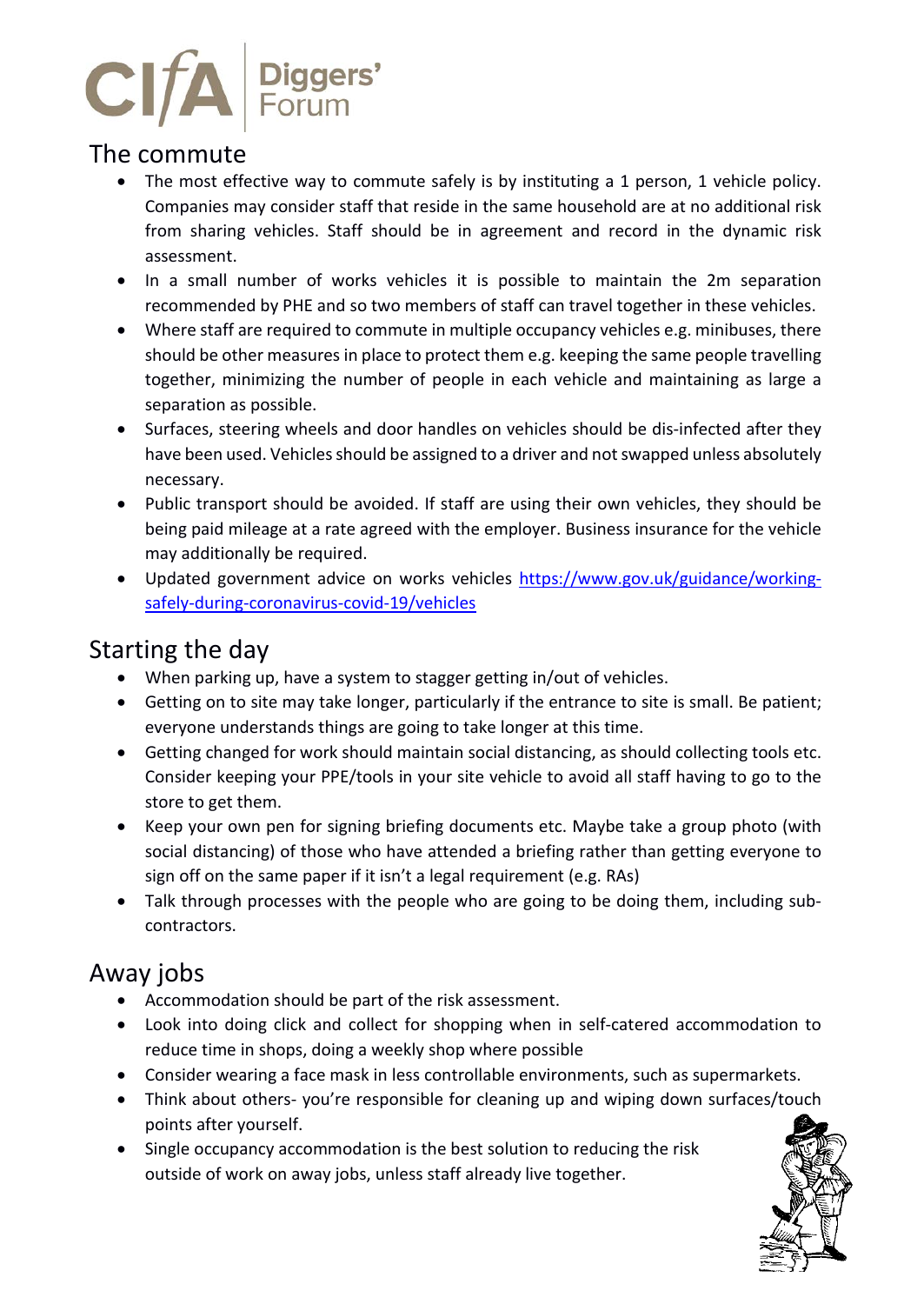

#### Working

- Keeping distanced while digging on open rural sites or on sites with not many people seems to have been working well provided everyone communicates well.
- Keep strategically placed bags/boxes of disposable gloves around and ensure bins don't overflow/get too full.
- Keep a supply of consumables that you may need- a supply of permatrace, string grid pegs, cem caps and so on to avoid needing to get kit off others. Have a set of tools that only you use- don't share tools or kit. Maybe consider labelling them. Some people use different colours of electrical tape to show their kit- easy to see from a distance rather than putting name tags on.
- Any shared equipment, including survey and photography equipment, should either be wiped with alcohol wipes after each use with particular attention to keypads, touch screens, buttons and handles. More sustainably, one person should be given responsibility for these tasks.
- However approached, one person should be assigned to looking after/charging the kit and maintaining the photo register/survey archive.
- Any equipment that may be damaged by the use of alcohol wipes e.g. touchscreens or where it is unsustainable such as cables should be labeled so that appropriate hygiene methods can be undertaken during use, e.g. refrain from touching other equipment, face and gloves, and/or after use e.g. hand washing.
- If paper recording, ensure that everyone has a supply of common recording sheets with them, rather than keeping a central stock that everyone goes to.
- If tablet recording, either all staff should have their own tablet and be responsible for it. Alternatively recording is done by those who have tablets for those without tablets.
- When doing machining, get walkie-talkies to communicate with driver rather than approaching cab
- Fencing on site- putting up Heras maintains social distancing by dint of the size of the panels, Netlon can be completed by putting out the road irons first and then one person stretching out the Netlon and another hitting in the pins, keeping 2m apart.

#### Welfare and breaks

- Sites may require additional welfare to ensure space for staff while socially distancing. This should take site stand downs for bad weather into consideration so that staff can wait out the weather in safety.
- This may mean getting more welfare to site, or providing mobile welfare units/welfare vans. If this is not possible, consider reducing the size of the site team.
- Stagger breaks with frequent cleaning of handles and touchpoints.
- Additional handle/touch point cleaning for toilets should be organized.
- Site POs and supervisors should keep an eye on water and fuel levels to ensure these do not run out. All staff should make it their responsibility to let the site supervisor know when a toilet is getting full or when water/fuel is getting low. Running out of these will affect the safety of all people on site, so it is even more important that they are kept topped up.